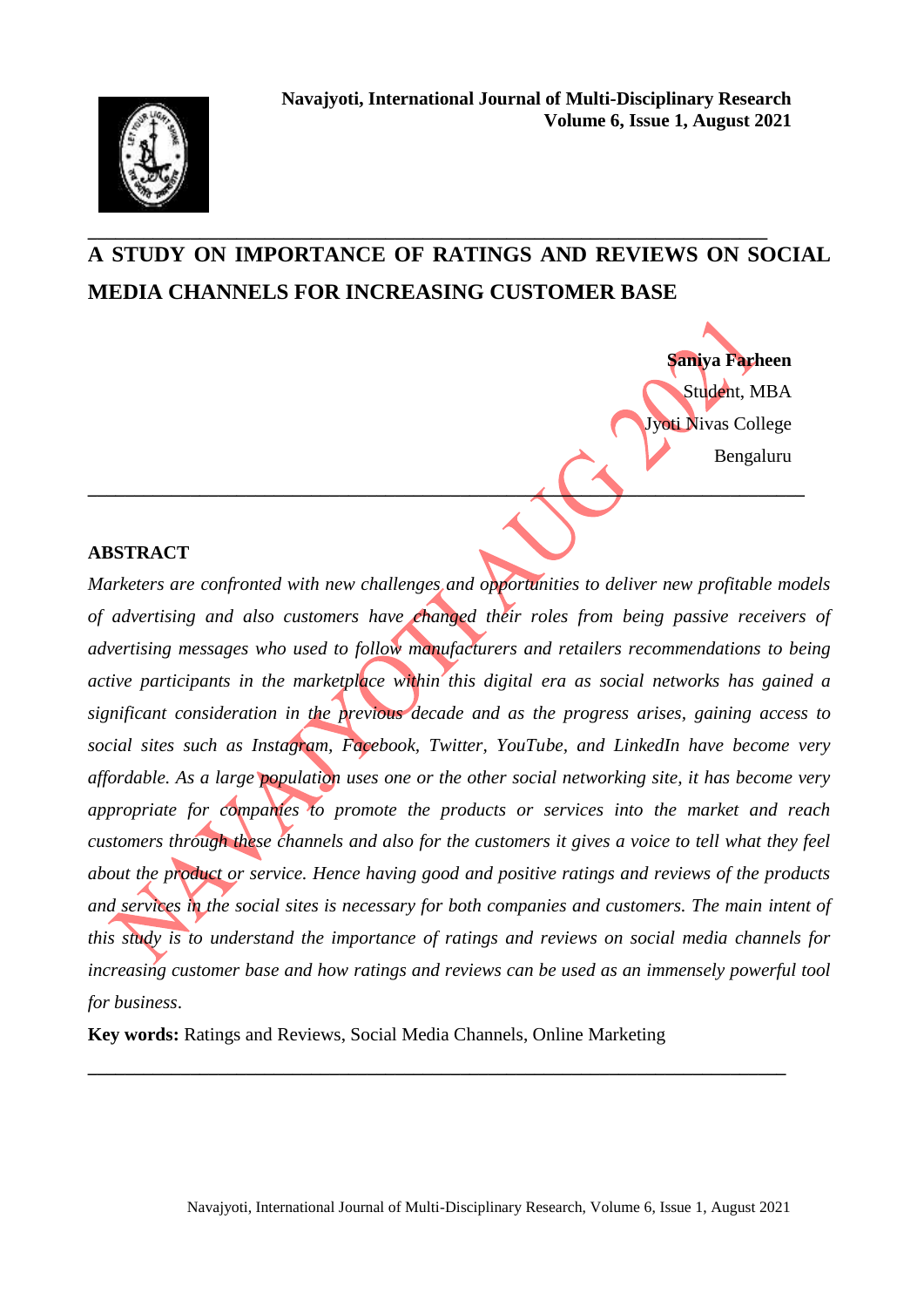#### **INTRODUCTION**

The social media and internet have given place to what is commonly recognized as the democratization of content and this phenomenon has completely transformed the way that consumers and companies interact. Business strategies are shifting from influencing consumers directly and induce sale to mediating the influence that internet users have on each other by using new forms of communication through a platform that is social media by posting the product reviews or rating the product. This process has changed individual consumer's market research practice, allowing the customers to make informed purchasing decisions. The marketing industry describes this phenomenon as word of mouth marketing.

 Word of mouth is known as one of the oldest and most effective methods of marketing, and its influence is on the growth as traditional marketing becomes costly and less effective. Word of mouth communication was limited to person-to-person in the past. But today, the growing nature of internet permits the users to spread conversations rapidly around the world and also has an impact on millions of people. This fact, combined with an increasing distrust for traditional advertising, has made online ratings and reviews one of the most powerful tools in influencing consumer purchasing decisions. Online reviews are crucial to every business running online and who want to have control of its reputation over the internet. [Customer](https://www.annexcloud.com/blog/5-ways-to-showcase-customer-reviews-in-your-marketing/) reviews have changed and created innovative ways for companies to market to them. Reviews allow companies to understand what their customers feel about their products, service as well as about the company. It allows The Company to potentially create positive consumer interaction as well as long lasting relationships.

## **OBJECTIVES OF THE STUDY**

- To understand the importance of ratings and reviews.
- To understand the benefits and drawbacks of ratings and reviews.
- To provide a diverse variety of learning and knowledge of the ratings and reviews on social media channels.
- To recognize the impact of ratings and reviews on consumer behavior.
- It will help the researcher to show on ways to improve social media marketing.

## **RESEARCH METHODOLOGY**

The research methodology that has been taken to carry out this study is based on qualitative technique and in order to carry out this study data has been collected through secondary data that is through various sources which include text books, research projects, published articles and internet.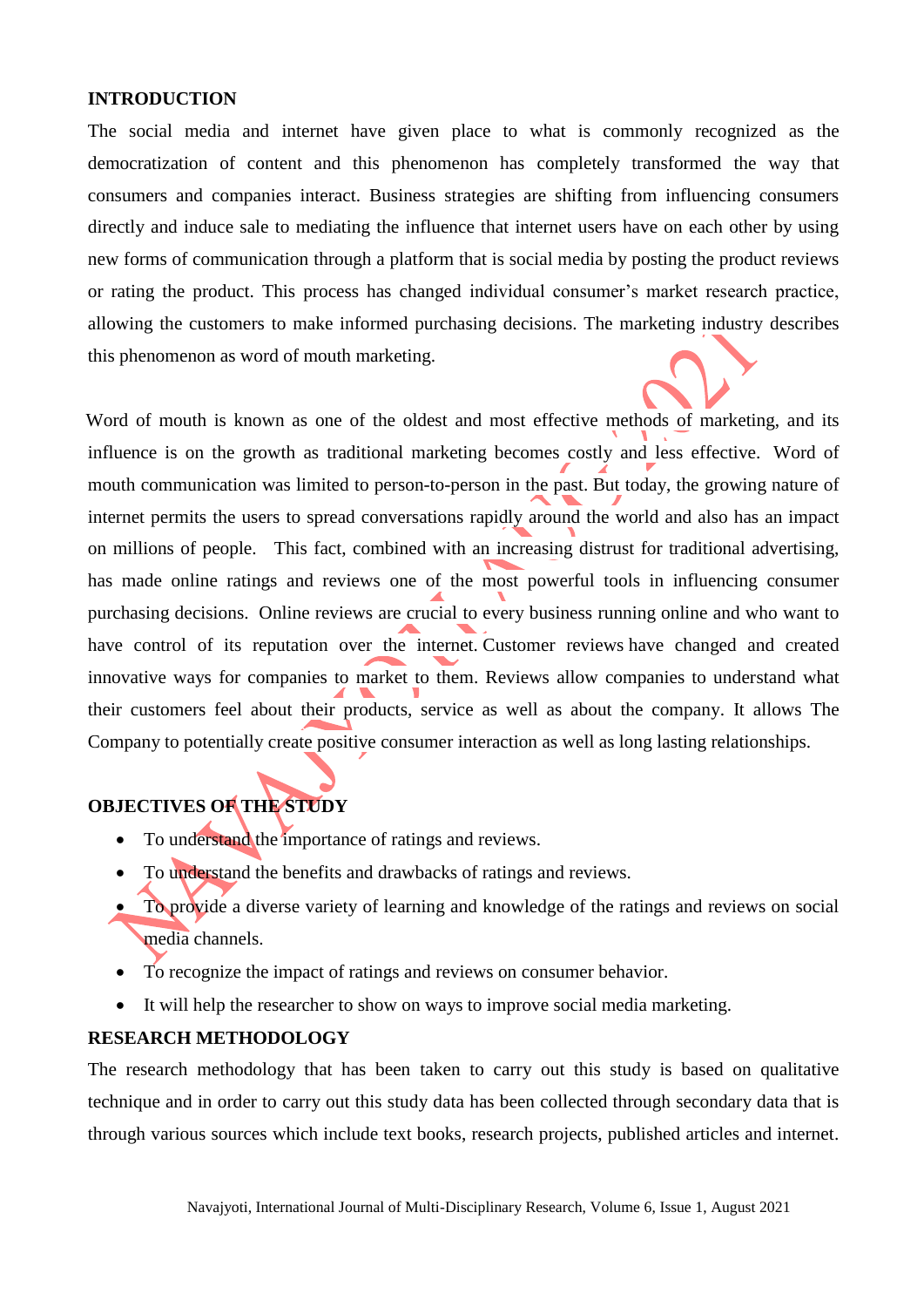This information was used for critical evaluation of the subject and to identify the research gap in the area of study.

# **EFFECTS OF RATINGS AND REVIEWS ON SOCIAL MEDIA CHANNELS FOR INCREASING CUSTOMER BASE:**

#### **SPREADS "GOOD VIBES"-**

It emphasizes the value of company's brand in every way possible. But nothing is quite credible than a stamp of approval from customers on it which spreads good vibes all over the social media and this amplifies the effect of the positive feedback. And cross promotion of online reviews is beneficial as it saves marketing resources of the company.

Online reviews have the potential to create active social communities where people can share their experiences online they've had with a product or service. Customers that leave reviews will usually come and see if others have commented on them or simply read what other customers have commented on them or simply read what other customers have commented about their experience with the product or service. This type of social engagement allows consumers to form a connection with online business.

#### **PROVIDES BUSINESS INSIGHTS -**

Reviews from customers can create a positive influence on the business as a whole. The comment isn't just for a specific product or service that the company offers. It's also about what potential customers can experience from the brand. Reviews on social media allow the customer to highlight a service that stands out**.** A simple tweet on Twitter that says "super-fast delivery*"* will make lot of change to the business. It goes a long way in emphasizing how the customer's time is valued by the brand. Reviews on Social media focuses on the small things that a business itself may not notice, for example, how "friendly" the company replies to its customers email. These little things are significant to customers and can stand out on reviews online.

#### **COMMUNICATES THE BRAND'S PERSONALITY -**

Consumers value and like a brand that interacts with them. How the company react and answer to online reviews will enlighten company's personality. Company's response has as much of an impact as the comment itself. This is mostly true on some social networks. Instagram, for example, has moral restrictions. How company answer feedback conveys the brand's personality to the public. This is also magnified on

Navajyoti, International Journal of Multi-Disciplinary Research, Volume 6, Issue 1, August 2021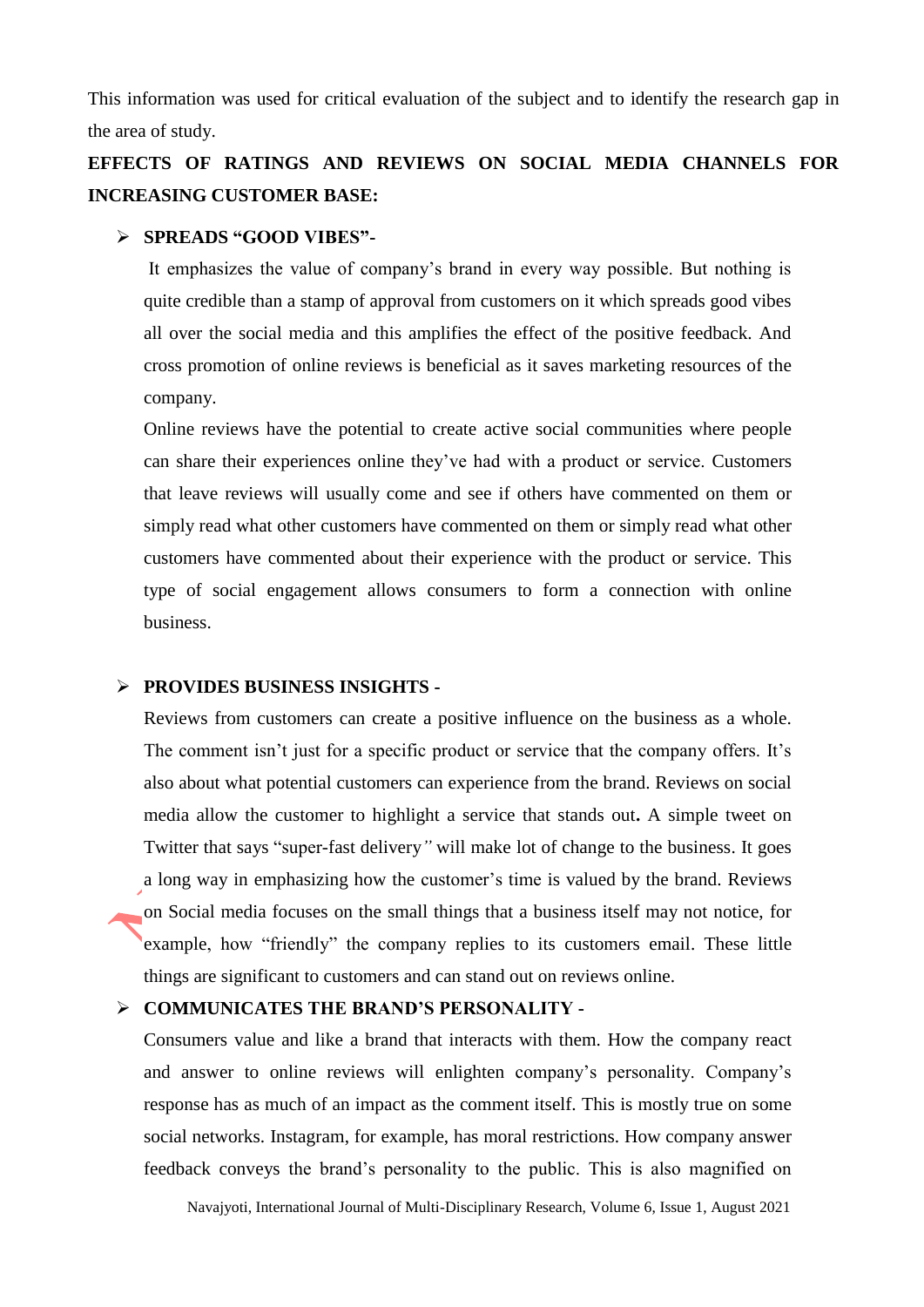unfavourable comments. If the company expresses gratitude for the positive comments, it will say that company's brand is appreciative. If the company pay attention and take care of negative or unhappy comments, it will show that company value what its customers think and feel about their brand.

And reviews are a point of interaction between a brand and its clients, very often brands talk to customers through reviews channels, starting a conversation with them. And it is proven that when customers feel heard; their feeling about the brand improves.

#### **SOLIDIFIES TRUST -**

One of the interesting findings of recent research is just how powerful reviews are at building company's online identity. Many shoppers distrust businesses that have ratings below (or even above) four stars or even if the company has a wealth of good feedback, but no negative comments, people find that suspicious hence it's normal to have a disgruntled customer or two. If the company gets a negative review or rating, it should not make a fuss about it rather it should politely respond to the reviewer. The combination of several good reviews and a few bad ones will add elements of transparency to the brand image. The combination helps solidify customer trust. From the firm stream of positive reviews company's brand can build significant trust and credibility. And companies with better average ratings are [significantly](https://www.brightlocal.com/learn/local-consumer-review-survey/) more likely to see views converted to traffic and sales as customers that actively participate in writing reviews, tend to develop a loyalty to the business. It allows customers to feel that they have an ability to speak and are allowed to provide their valuable feedback about their experience with the product and help the company improve its product or service.

#### **IMPROVES SEARCH RANKING-**

Online reviews from outside is a big-time deal with Google. If third-party sites show more of positive reviews of the brand, it will have a better SERP ranking. Online reviews currently are more than just the testimonials on company's website. With a social media review plug-in, customers can view responses from different platforms. This interconnectivity will help the company in improving the organic search result of the brand. Reviews help create a steady supply of keyword content that help online presence. It helps improve website ranking the more people you have to talk about your brand, search engines like Google, yahoo, and Bing consider that extremely important as reviews mention product name several times, and some important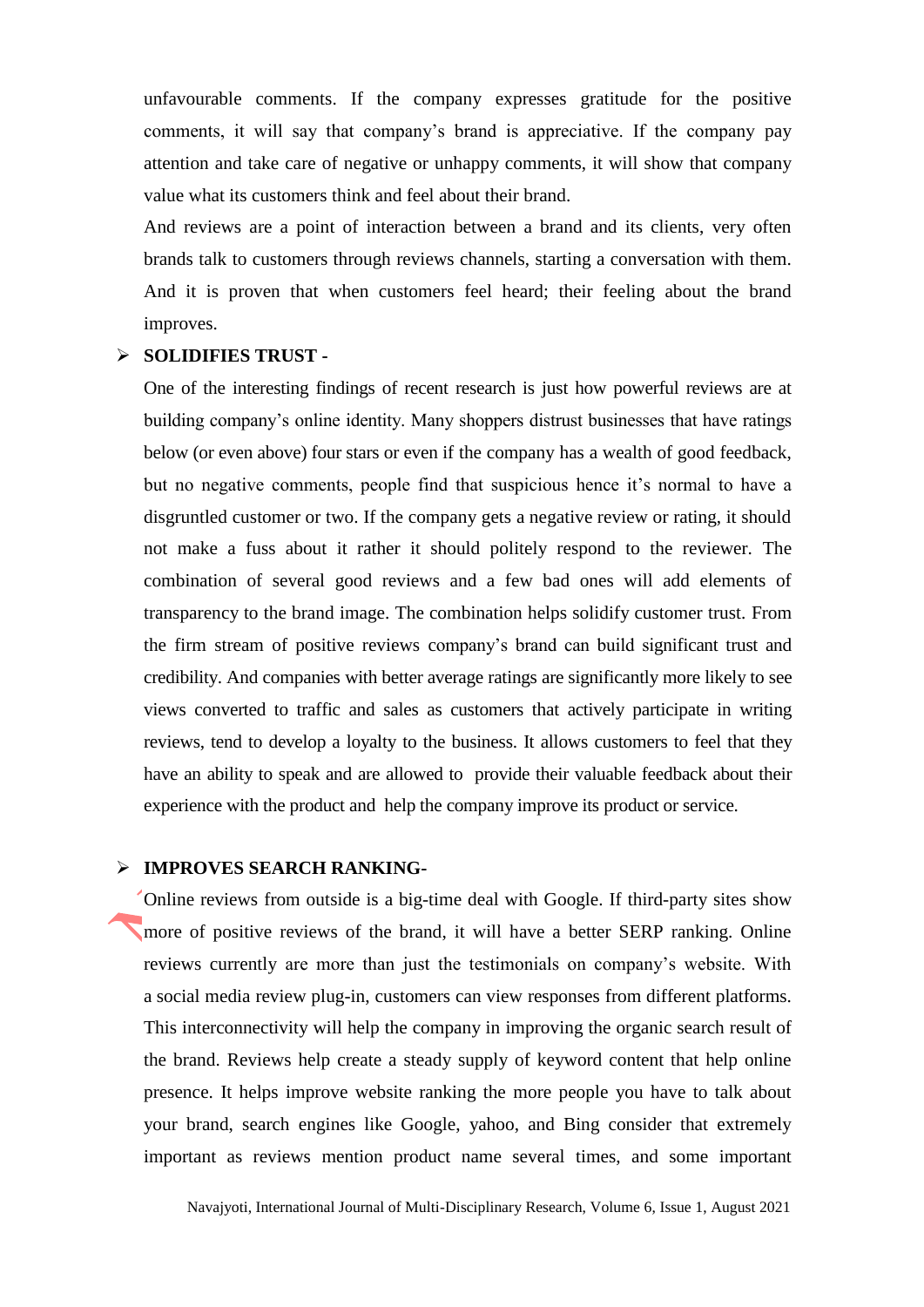keywords used by customers to search for a product. This text improves the relevance of a webpage, and search engines will see it positively when ranking this e-commerce page since they help brands to better rank on search engines.

#### **DRIVE SALES-**

A [study](https://www.brightlocal.com/learn/review-search-click-through-study/) by Bright Local found that 74% of consumers stated that after seeing customer reviews about a product on a landing page, they were willing to take the next step in the customer journey. Adding value to the customer journey will keep customers satisfied and coming back for more. Not only does providing an excellent experience to retain customers, but happy customers are more likely to share their positive experiences with others through word-of-mouth**.** If the customers are satisfied with the experience and encouraged to leave feedback, the companies have a great opportunity to take advantage of the situation to develop new customers and earn more revenue.

There are adequate of studies that support this affirmation. In actual fact, 95% of customers read reviews online before purchasing something, and more than 80% have their purchase decisions taken by what they read in reviews**.** On average, customers trust reviews posted online as much as they trust the reviews they collect from family and friends. Reviews are not only valuable and helpful for the goods that are sold but also for the e-commerce. Another study identifies the results of adding reviews to an e-commerce store in which 42% of the site administrators reported growth in average order value, and only 6% that report a decline with the inclusion of reviews. So it's a win-win situation for the product, and for the channel.

# **CONCLUSION**

While exploratory in nature, this study suggests numerous useful understandings into the viewpoints of customers about the new technologies, and the influence of these technologies on product choice. Specifically this study first ensures the growing usage and significance of social media by customers, indicated by the high usage percentages to win or share information through social media or reviews about products or companies.

 Navajyoti, International Journal of Multi-Disciplinary Research, Volume 6, Issue 1, August 2021 Secondly, this study provides a preliminary understanding of the impact of social media. The majority of the survey's indicated that they are influenced or very influenced by the information available on social media sites in making a product choice, in which negative information is much more pivotal then positive information to make a choice. Therefore it is